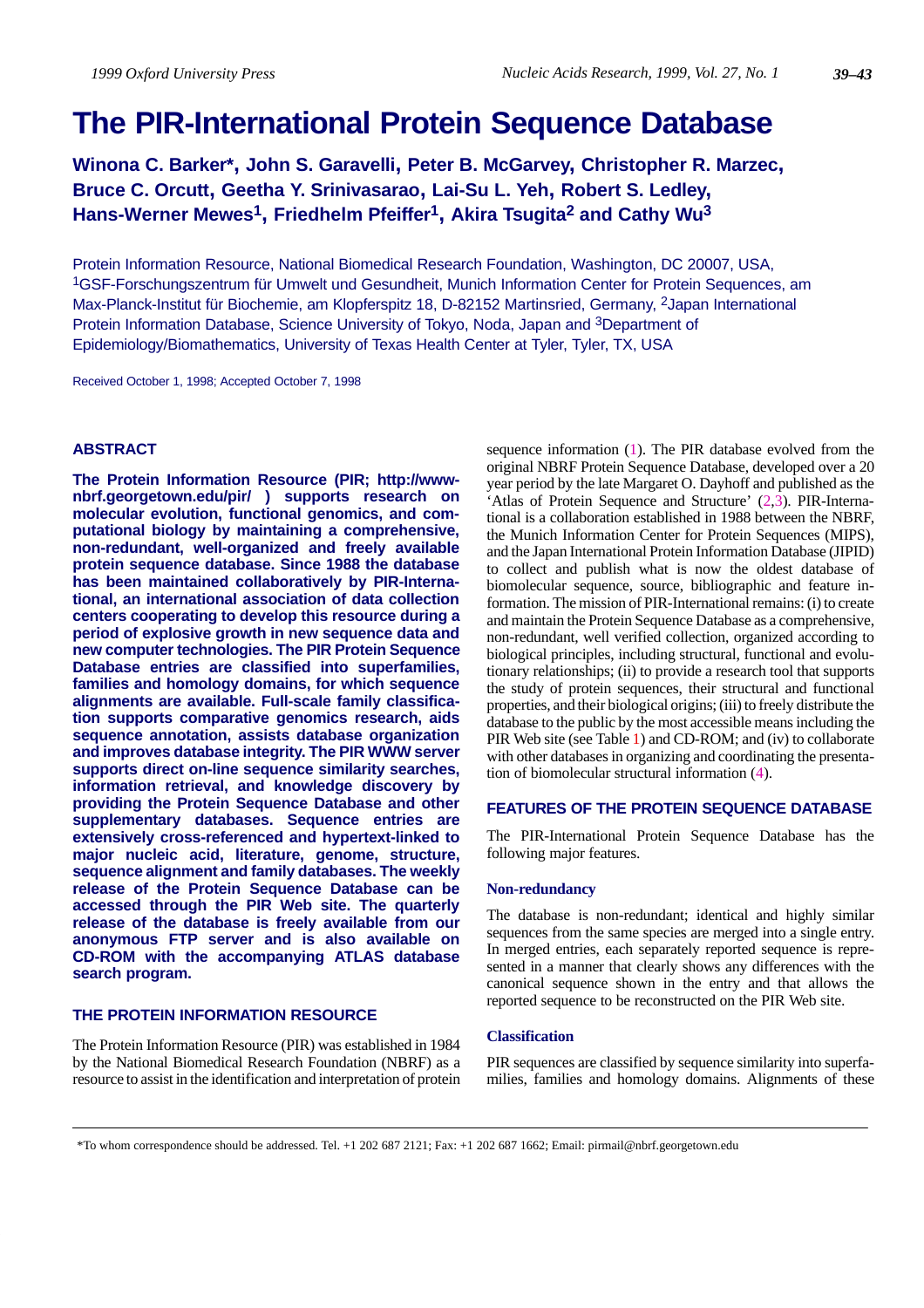#### **Table 1.** PIR Web site URLs

| For Information on:                       | Go To URL:                                                              |  |  |
|-------------------------------------------|-------------------------------------------------------------------------|--|--|
| PIR Home Page                             | http://www-nbrf.georgetown.edu/pir/                                     |  |  |
| MIPS Home Page                            | http://www.mips.biochem.mpg.de/                                         |  |  |
| Text Search                               | http://www-nbrf.georgetown.edu/pir/find.html                            |  |  |
| Sequence Scan                             | http://www-nbrf.georgetown.edu/nbrf/scan.html                           |  |  |
| Sequence Search                           | http://www-nbrf.georgetown.edu/nbrf/search.html                         |  |  |
| Complete Genomes                          | http://www-nbrf.georgetown.edu/pir/genome.html                          |  |  |
| PIR Alignment Search                      | http://www-nbrf.georgetown.edu/nbrf/getaln.html                         |  |  |
| MIPS Protfam Project                      | http://speedy.mips.biochem.mpg.de/mips/programs/<br>classification.html |  |  |
| MIPS FastA Database                       | http://speedy.mips.biochem.mpg.de/mips/programs/<br>fasta.html          |  |  |
| Atlas CD-ROM                              | http://www-nbrf.georgetown.edu/pir/atcd.html                            |  |  |
| PIR Documents<br>(word lists, annotation) | http://www-<br>nbrf.georgetown.edu/pir/doc/index.html                   |  |  |
| Editorial Board                           | http://www-nbrf.georgetown.edu/pir/eb/edbd.html                         |  |  |

families are available. Full-scale family classification assists database organization, improves database integrity and supports database searches by gene families.

#### **Standardized annotation**

The PIR Database is a value-added database in which entries are annotated to include important features not found in the original submission. Full citations are given, including article titles. Genetic information is provided, including map position, intron positions and start codon (if different from AUG). Feature annotations and other terminology have been standardized and restricted vocabularies are enforced to provide greater accuracy and consistency.

#### **Cross references**

To optimize information retrieval, PIR entries are cross-referenced to major molecular and reference databases, including Medline, GenBank, EMBL, DDBJ, Protein Data Bank, Human Genome Database and others. Hypertext-links to the cross-referenced database entry are available on the PIR Web site.

#### **Comprehensiveness**

The Protein Sequence Database, supplemented with other PIR-maintained databases, comprises the most comprehensive collection of non-redundant protein sequences available.

#### **Public domain with regular releases**

The database is freely available to the public and has been updated and released four times per year since 1988. Weekly interim updates of the database are available for searching and browsing on the PIR Web site. All sequence data are available to the public as soon as they are available to the PIR staff.

#### **Information retrieval**

The database serves as a major information resource to support biological research. Retrieval and knowledge discovery are facilitated by a variety of search options including various database fields (such as superfamily, authors, features and keywords) and direct database sequence similarity searches. Family classification and multiple sequence alignments, coupled with extensive hypertext-links, make it possible to rapidly find and retrieve information on related sequences in PIR and other molecular databases.

# **DATABASE ORGANIZATION**

The Protein Sequence Database is non-redundant. Therefore, finding sequence reports containing identical or highly similar sequences from the same species and performing the necessary merges is a priority at PIR-International. When sequences are merged the differences between sequences are documented in the new entry and conflicting data are reconciled to give the best canonical sequence for the protein. Bibliographic information and cross-references for individual sequence reports are maintained, and the original submitted sequences can be reconstructed automatically on the PIR Web site. Although our policy is to merge reports of the same sequence into one annotated entry, we do not withhold entries until they are fully merged and annotated.

The database is partitioned into four sections, PIR1, PIR2, PIR3 and PIR4. Currently PIR1 and PIR2 account for ∼99% of all entries. Entries in PIR1 are fully classified by superfamily assignment, fully merged with respect to other entries in PIR1, and extensively annotated. Many entries in PIR2 are merged, classified, and annotated as fully as typical PIR1 entries. Entries in PIR3 are not classified, merged or annotated. PIR3 comprises less than 1% of the total database and serves as a temporary holding tank for new entries. PIR4 was created to include sequences identified as not naturally occurring or expressed, such as known pseudogenes, unexpressed ORFs, synthetic sequences, and non-naturally occurring fusion, crossover or frameshift mutations.

Database accuracy and integrity is a major concern of PIR-International. Sequence cross-references are checked for concurrency and accuracy. Checks for syntax, standardization of terms, and data integrity are run on all entries before they enter the database and on the entire database when standardization rules are revised. Discrepancies between published sequences or translations in the nucleotide sequence databases and PIR translations are noted in the entries.

Standardization rules and controlled vocabularies are applied to protein names, organism names, keywords, features, genetic information and other fields. Vocabularies used are derived from international nomenclature commissions or other authoritative sources whenever possible.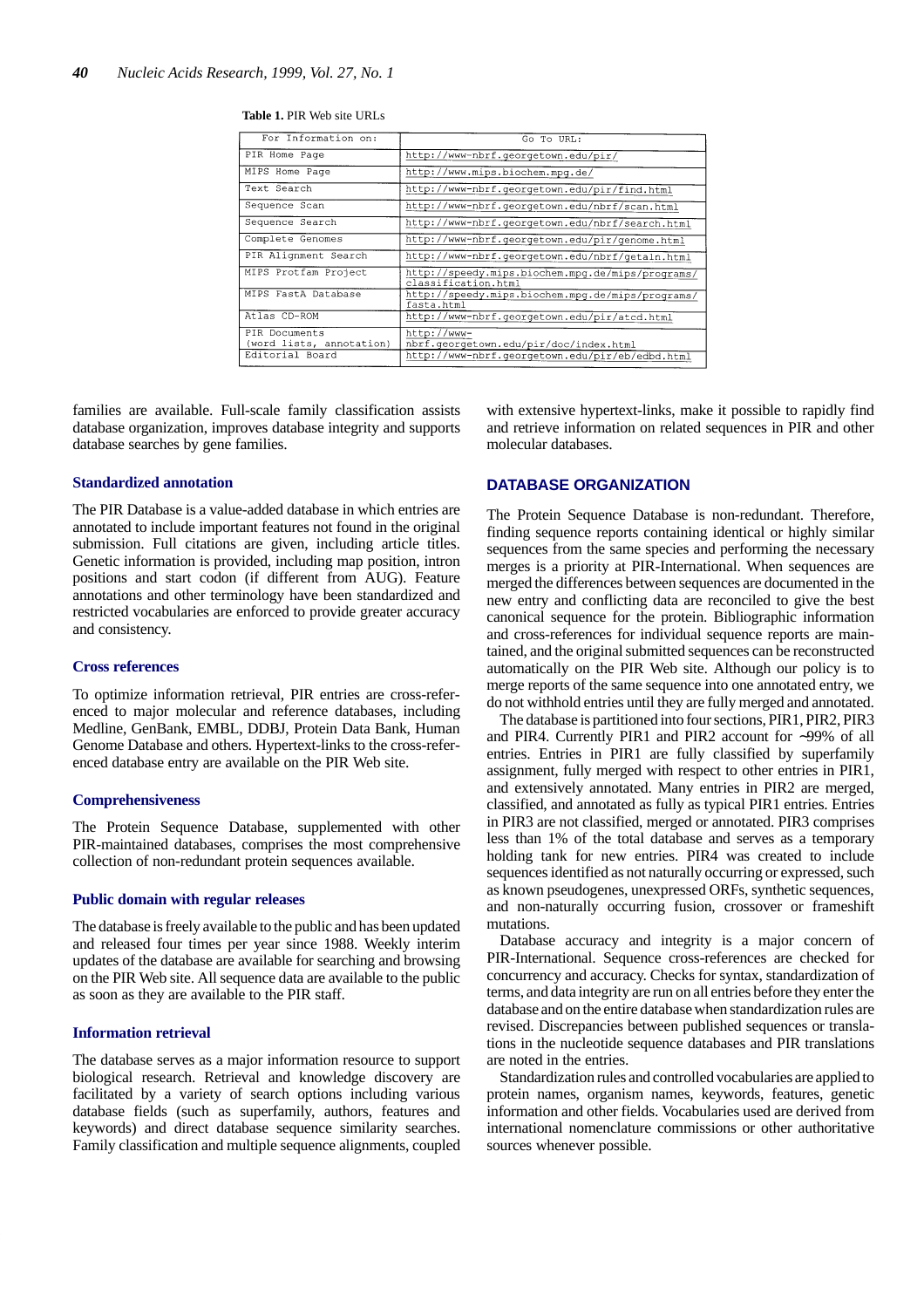Lists of the current keywords, species names, superfamily names, etc. and a Guide to Features Annotations can be found on the PIR Web site.

#### **DATA FROM GENOME PROJECTS**

The complete genomes of organisms are being determined at an accelerating pace. The sequences from complete genome determinations have usually entered the Protein Sequence Database in an interim weekly update soon after publication. During the import of genome information, we have been able to improve a number of sequence reports by: (i) correctly representing and annotating non-AUG start codons; (ii) identifying the correct initiation site by comparison to previous entries containing direct amino acid sequence information; (iii) annotating translational frameshift as in peptide chain release factor 2; and (iv) annotating translation exceptions such as selenocysteine in formate dehydrogenase alpha chains. ORFs encoding sequences that require translational frameshifting or readthrough of termination codons are sometimes not translated in the GenBank and EMBL databases. The PIR database provides translations and annotates these sequences from genome projects. A listing of the complete genomes available in the PIR database and associated information is available at the PIR Web site.

### **SUPERFAMILY AND DOMAIN CLASSIFICATION**

PIR is the most extensively classified protein sequence database. Classification of protein sequences into superfamilies and families aids scientists in searching against gene families and in determining the functional and evolutionary relationships among family members. Classification also allows for annotation to be extended to related entries.

The concept of protein superfamilies was originally proposed by Margaret Dayhoff (5,6) and was later refined and developed into a formal model by PIR-International (7,8). In the refined model, two classes of superfamilies are defined: homeomorphic and domain superfamilies. For classification into homeomorphic superfamilies, entries must have global sequence similarity from the amino to the carboxyl end. Family groups are defined as members of a homeomorphic superfamily that share 50% or more sequence identity. Members of a domain superfamily share local sequence similarity to a homology domain, which usually constitutes a functional or structural unit. A complete protein can be a member of only one homeomorphic superfamily, which permits the database to be partitioned into non-overlapping sets. In the Protein Sequence Database, superfamily membership is indicated by name in the 'Superfamily' record of an entry. Homology domains are also annotated as sequence features.

Dr Friedhelm Pfeiffer at MIPS has clustered 93% of the sequences in the PIR database into family groups. The remaining entries in the database were not classified, usually because they were too short or fragmentary. Over 11 000 alignments of families containing two or more sequences are available through the MIPS or PIR Web sites. Every family classified in this way has been assigned a permanent identification number. In addition, more than half of the sequences in the PIR database have been further clustered into homeomorphic superfamilies and assigned permanent identifiers. Sequence alignments of superfamilies are maintained in the PIR-ALN database and are available through the PIR Web site.

#### **SUPPLEMENTARY DATABASES**

As part of its effort to produce a protein sequence database that is comprehensive, accurate, and consistent, PIR-International produces a number of supplementary sequence and annotation databases. RESID is the PIR database of modified amino acid residues annotated as features in the Protein Sequence Database. PIR-ALN is a database of alignments of protein sequences produced and curated by PIR staff. The RESID and PIR-ALN databases are described separately in this issue.

The NRL  $3D$  Database  $(9)$  is produced by PIR from sequence and annotation information extracted from the Protein Data Bank (PDB) of three-dimensional structures (10). This database makes the sequence information of PDB available for searches and retrieval, and provides cross-reference information for use with the PIR-International Protein Sequence Database.

The FASTADB Database is produced by MIPS from weekly updates of the PIR-International Protein Sequence Database. It contains FastA (11) scores for each database entry with all other sequences in the database. PIR-International uses the FASTADB for identifying sequence relationships for classification and annotation. Entries in FASTADB can be viewed at the MIPS Web site; individual alignments of an entry with related sequences in the FASTADB list can also be displayed.

The PATCHX (12) Database is assembled by MIPS from a collection of other public domain sequence databases and includes protein sequences not identical with or contained within sequences in the PIR-International Protein Sequence Database. To reduce redundancy, certain sequences are excluded from PATCHX: questionable sequences, such as those in PIR4; sequences already processed by PIR-International; sequences with very high homology to a PIR database entry; and very short sequences. When PATCHX is used together with the PIR-International database, they provide the most comprehensive collection of protein sequence data currently available in the public domain. PATCHX is available by FTP and on CD-ROM.

## **LINKS TO OTHER DATABASES**

PIR-International maintains concurrent cross-references and links to many other databases, including major nucleotide sequence, protein structure, reference and protein family databases. Table 2 shows a list of database identifiers presently used in the Protein Sequence Database. The identifiers in Table 2 appear on the PIR Web site as hypertext-links to the appropriate database.

The GenBank/EMBL/DDBJ databases, as well as data from various genome sequencing centers, are the sources for most primary data. Entries derived from these databases are presented in the Protein Sequence Database with a citation to the publication, including the Medline unique identifier (MUID), if available. The cross-references include the GenBank/EMBL/ DDBJ accession numbers, nucleic acid identifiers (NID), and protein identifiers (PID). Protein identifiers are included in cross-references only if the translation in PIR matches the translation in the cross-referenced database. Discrepancies can occur when entries derived from publications do not agree with translations submitted to the database or when entries to a database are modified. These situations are annotated in the entry.

PIR incorporates and maintains cross-references to genetic information, including standardized gene names, symbols and map positions, in collaboration with genome databases. PIR uses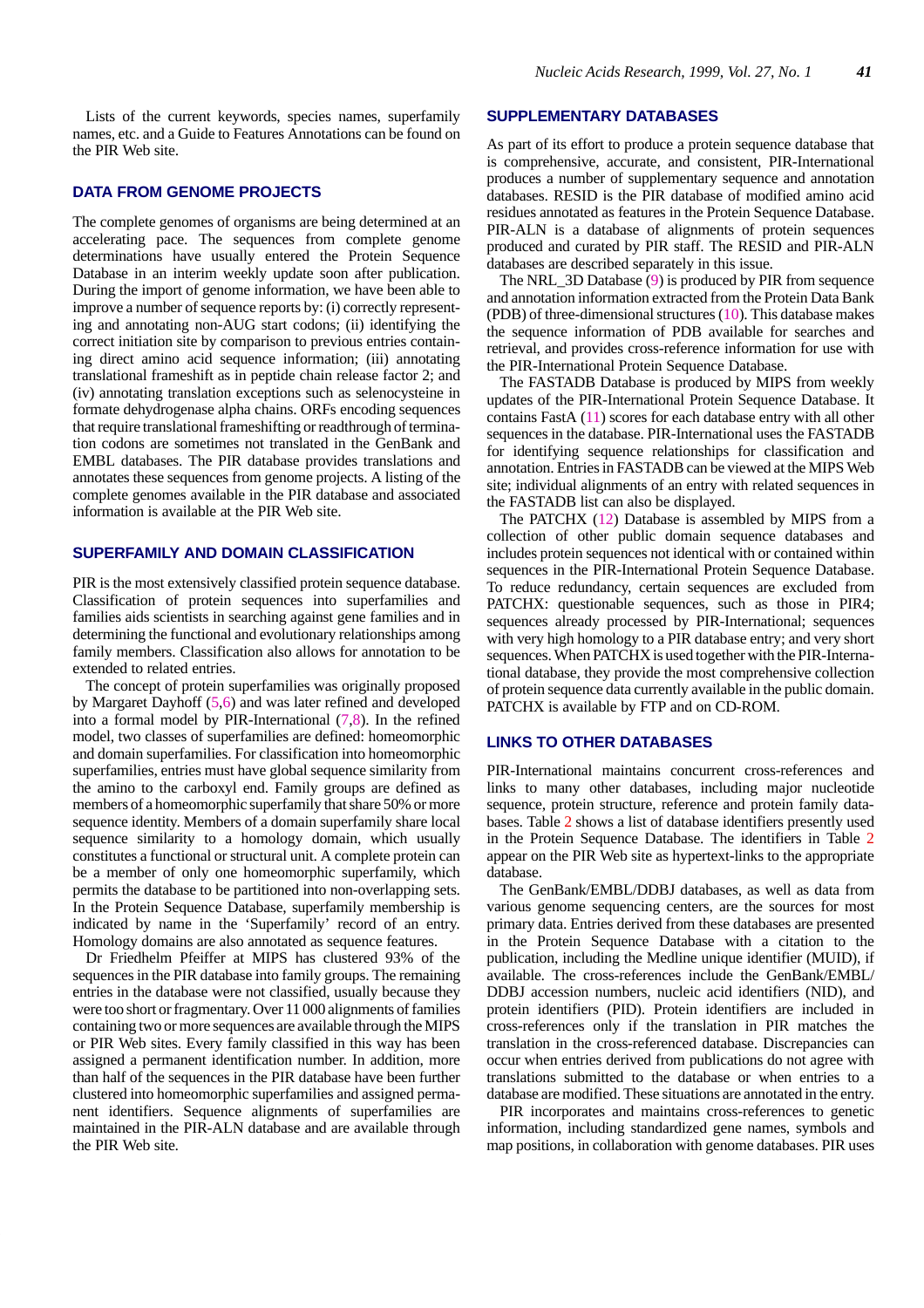| <b>Table 2.</b> Cross-referenced database identifiers in the PIR databases |  |  |
|----------------------------------------------------------------------------|--|--|
|----------------------------------------------------------------------------|--|--|

| EXTERNAL DATABASE OBJECT                                  | <b>DATABASE</b><br><b>IDENTIFIER</b> |
|-----------------------------------------------------------|--------------------------------------|
| MedLine Unique Identifier                                 | MUTD                                 |
| Protein Data Bank Code                                    | <b>PDR</b>                           |
| DDBJ Accession Number                                     | <b>DDBJ</b>                          |
| EMBL Accession Number                                     | EMBL.                                |
| GenBank Accession Number                                  | GB.                                  |
| GenBank/EMBL/DDBJ Nucleic Acid<br>Sequence Id             | NTD                                  |
| GenBank/EMBL/DDBJ Protein<br>Sequence Id                  | PTD.                                 |
| The Institute for Genome Research<br>CDS Id               | TIGR                                 |
| University of Wisconsin Genome<br>Project                 | UWGP                                 |
| Drosophila Database<br>Gene Identification Number         | FlyBase                              |
| Human Genome Database<br>Gene Symbol and Accession Number | <b>GDB</b>                           |
| Mouse Genome Database<br>Gene Symbol and Accession Number | MGT.                                 |
| On-Line Mendelian Inheritance in<br>Man Accession Number  | OMTM                                 |
| MIPS Genome project                                       | MIPS                                 |
| Yeast Genome Database                                     | SGD                                  |
| PIR Self Reference                                        | PIR                                  |

Cross-references are hypertext-linked to the appropriate database if a facility is available.

information in the Protein Data Bank (10) predominantly for annotation. However, sequences of natural origin that appear with coordinate data in the PDB and that are not published elsewhere are included with cross-references to the PDB code. Links from NRL\_3D and PIR to PDB provide a cross-reference between protein sequences and their structures. The ProClass Protein Family Database (13) is a non-redundant database that organizes PIR and Swiss-Prot sequence entries according to global (superfamily) and local (domain) family relationships as defined collectively by PIR superfamilies and PROSITE patterns. Links from the Protein Sequence Database to ProClass provide cross-references to other protein family, family alignment and structural-class databases.

In addition to cross-references to other databases, PIR also maintains cross-references to related entries within the PIR database. Linked entries include alternate splice forms, important strain-specific variations, and entries related by structural or functional annotations.

## **THE PIR EDITORIAL BOARD**

We have created an Editorial Board to channel the expertise of the scientific community into the organization, integration and annotation of the protein sequence data. Members review selected protein groups, advise on information to supplement the sequence data, and contribute their own authored material, such as descriptions and alignments. We provide Web pages with information useful for the editors. We are enlisting additional

members and welcome those who would like to participate to contact the PIR.

## **DATABASE ACCESS AND DISTRIBUTION**

The World Wide Web provides the primary means to access the PIR-International Protein Sequence Database. The PIR and MIPS home pages can be found at http://www-nbrf.georgetown.edu/pir and http://www.mips.biochem.mpg.de/ respectively. Table 1 lists the URLs for a number of useful Web pages as entrance points to various resources and search options.

The major search options include: retrieval from the different PIR-maintained databases (Protein Sequence Database, NRL 3D, PIR-ALN and RESID) using a variety of fields (such as superfamily, author, citation, gene name, keyword and protein feature), and sequence similarity searching against the Protein Sequence Database and NRL\_3D using BLAST and other programs. When viewing an entry on the PIR Web site, lists of other entries in the same superfamily or sharing the same keywords can be obtained, and alignments of the superfamily or homology domains in PIR-ALN can be displayed through hypertext-links. Sequences provided by users for similarity searching retrieve both sequence entries and family records containing links to alignments and related protein structures. In addition, the entry sequence, published sequence, and any tagged feature or homology domain can automatically be viewed and submitted for a BLAST search of protein databases at the National Center for Biotechnology Information (NCBI). Links to the MIPS Web site allow one to: browse lists of superfamily names and homology domain names; identify all homology domains annotated for a given superfamily and all superfamilies that contain a given homology domain; browse superfamily, family and homology domain alignments; align sequences against profiles for families and homology domains; and inspect FastA results for all Protein Sequence Database entries.

Weekly updates of the Protein Sequence Database are available on the PIR Web site. The quarterly releases of the database are freely available via anonymous FTP at ftp://nbrf.georgetown. edu. The PIR FTP files are in directory [ANONYMOUS.PIR]. Other Web sites and data depositories do not always have the latest quarterly release of the PIR database. One should check the PIR or MIPS Web sites for the weekly interim update and for quarterly release information.

The quarterly release of the database is also available on the 'Atlas of Protein and Genomic Sequences' CD-ROM. The ATLAS program provided on the CD-ROM allows simultaneous access to and retrieval from multiple molecular or text databases. Entries can be retrieved from any selected set of databases and any combination of fields including bibliographic information, biological annotations, protein names, superfamily names, organism names, gene names, keywords, features and cross-references to other databases. The ATLAS program also enables selected sets of sequences to be searched directly for user-defined sequences and sequence patterns. The User's Guide for the ATLAS program is included on the CD-ROM and is available on the PIR Web site. The ATLAS program written in C currently runs on PC-DOS, VAX/VMS, OpenVMS, DEC UNIX, SunOS, SGI/IRIX and Macintosh systems.